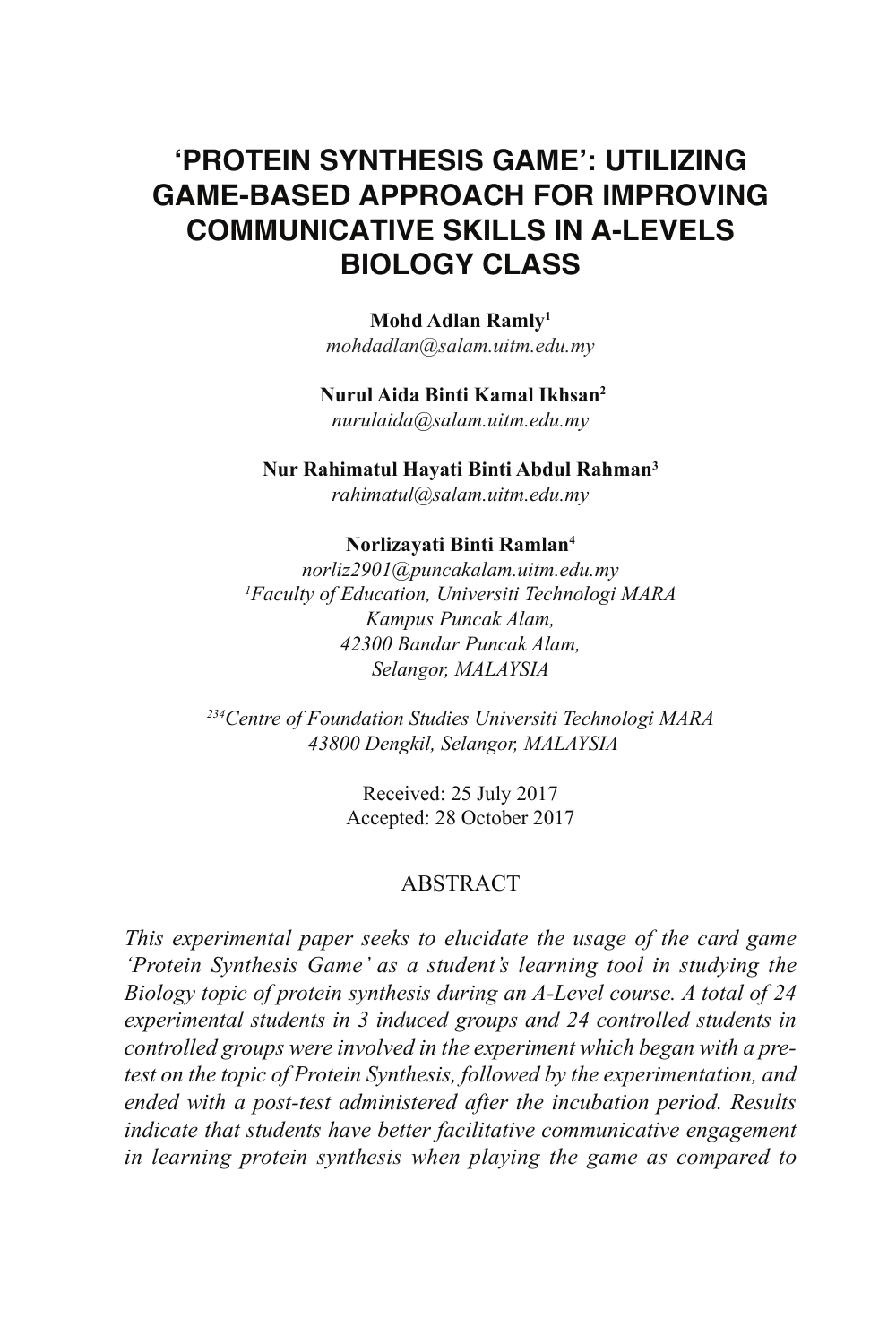*Asian Journal of University Education*

*studying the topic from a book. The data suggests that such communicative engagement may lead to a successful meaningful learning on the students' part.*

*Keywords: Communicative Skills in Biology; Protein Synthesis; Learning with Play; Protein Synthesis Game*

# **INTRODUCTION**

Maija Rintola stood before her chattering class of twenty-three 7- and 8-yearolds one late April day in Kirkkojarven Koulu. A tangle of multicolored threads topped her copper hair like a painted wig. The 20-year teacher was trying out her look for Vappu, the day teachers and children come to school in riotous costumes to celebrate May Day. The morning sun poured through the slate and lemon linen shades onto containers of Easter grass growing on the wooden sills. Rintola smiled and held up her open hand at a slant—her time-tested "silent giraffe," which signaled the kids to be quiet. Little hats, coats, shoes stowed in their cubbies, the children wiggled next to their desks in their stocking feet, waiting for a turn to tell their tale from the playground. They had just returned from their regular 15 minutes of playtime outdoors between lessons. "Play is important at this age," Rintola would later say. "We value play." (Hancock, 2011)

The recent development of the Finnish government announcing that their school system would very soon abandon the idea of learning according to subjects shocked the world. While many orthodox experts deem the move too volatile and formless, others welcome the move that glorifies knowledge over statistical results on paper. Today, all over the world, educators have begun to realize that books, papers and rote learning are no longer relevant to the vibrant, dynamic and rich nature of society. In the recent European Committee of the Regions (CoR) Katrin Budde (DE/PES), Member of the Landtag of Saxony-Anhalt stressed that mass production of graduates as workers in mechanical manner is no longer relevant as knowledge-based economy is now the future of sustainable and stable economic climate (Ouvinen, 2017). In the case of Rintola above, the educator had moved from content-biased teaching style to learning with play, emphasizing more on the experience of learning and the authenticity and meaningfulness of it. The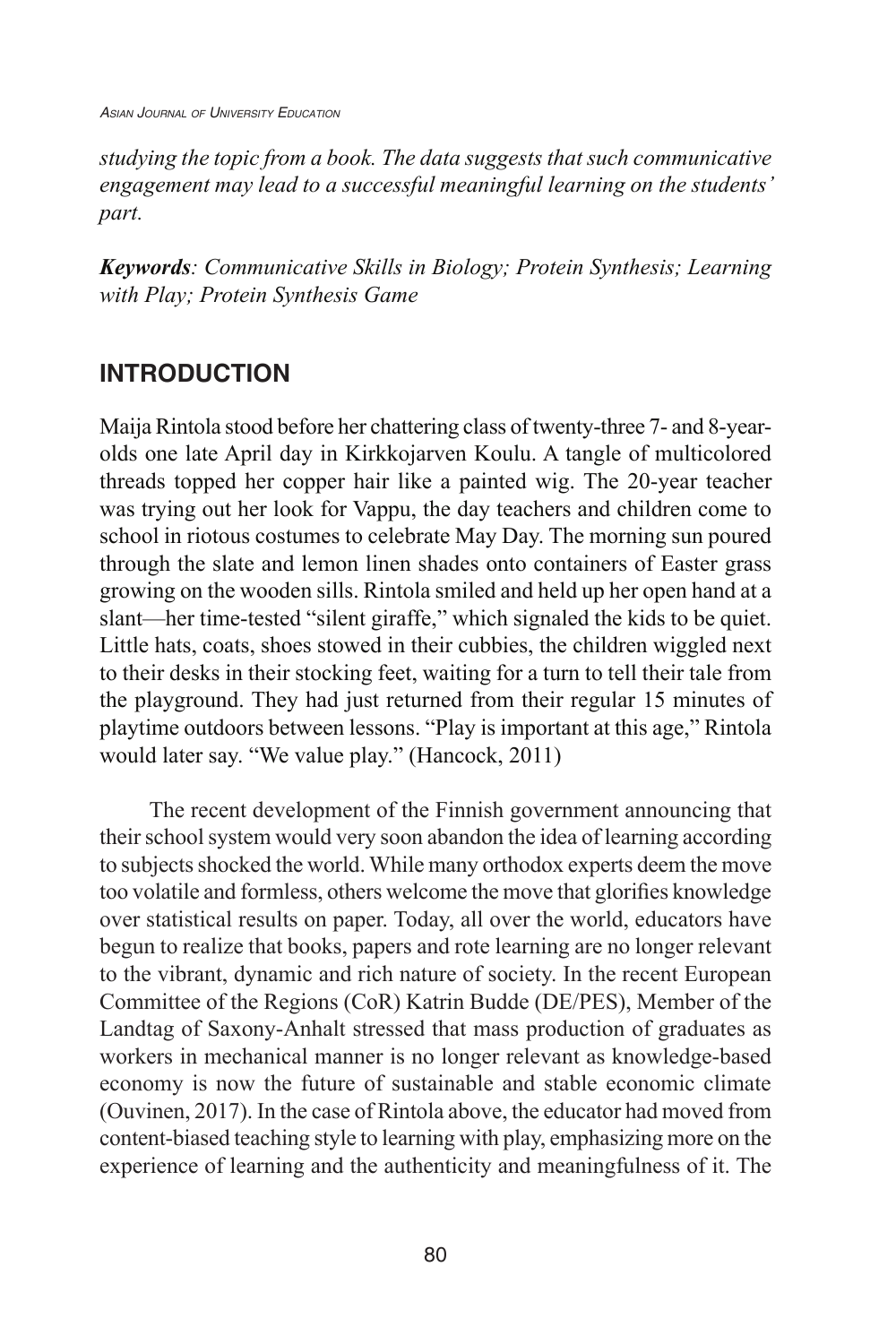most important realization is that how can such subjective and fluid method of teaching fit into more concrete fields like science and mathematics? As an effort to heed this call, the researchers invented a card game called Protein Synthesis Game to help students in understanding the concept of protein synthesis in Biology. Findings in using the game with foundation level students show that there is a significant difference in the quality of communication skills.

The main objective of this paper is to present the findings of an experiment done on foundation level science students in learning about protein synthesis, a topic in Biology. The specific objectives of the study are:

- 1. To presenting the Protein Synthesis Game and its mechanics.
- 2. To presenting the research method used to experiment on the usage of the Protein Synthesis Game in a real learning environment of protein synthesis and how it affects the communicative process of such learning experience.
- 3. To discuss findings of the aforementioned experiment and the significant meaning to the communicative process of learning protein synthesis.

# **REVIEW OF LITERATURE**

## **Protein Synthesis and the Learning Process**

Protein synthesis in its most general sense is the study of biological cell's process of building their specific proteins, the most basic component of cellular functions (Raven, 2005). While the process of protein synthesis is basic, it is a crucial process in cells to sustain their existence as the rapid production of protein compensates the loss of cellular proteins that happens through the process of degradation or export (Spirin & Swartz, 2014).

In its most basic process, protein synthesis can be divided into two stages of "transcription" in which the generation of the mRNA is initiated by synthesizing the RNA from DNA template, while the second stage is the "translation" process in which a specific polypeptide is produced in the process of decoding the mRNA (Moldave, 2012). The process of translation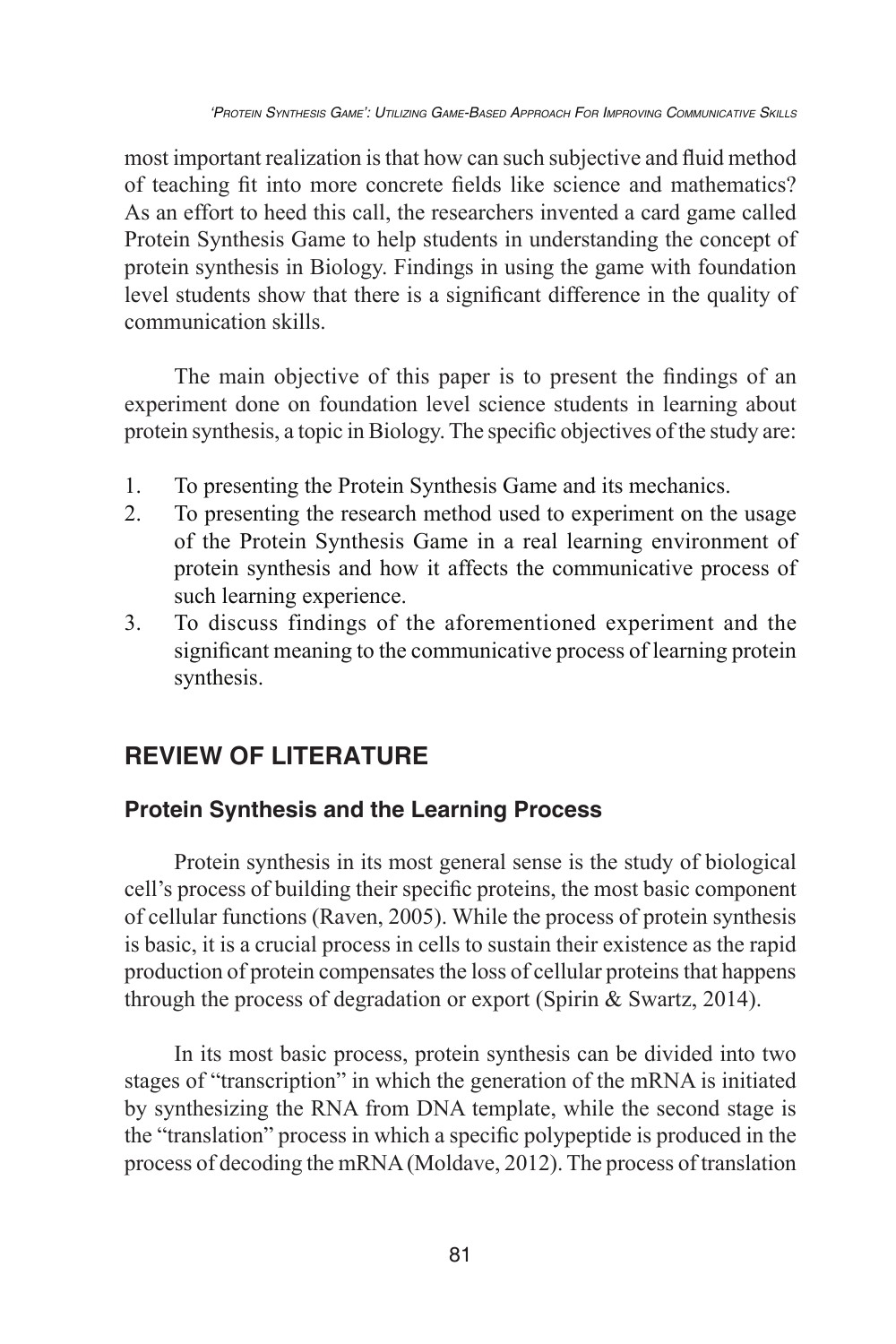can be further categorized as the four phases of "activation, initiation. elongation and termination" that describes the selective process of amino acid chain growth as a product of the translation process" (Nierhaus & Wilson, 2009).

Protein synthesis is known to be an important subject matter in the study of biology and all its sub-divisions of study like biochemistry and bio-clinical studies. One of its most important features is the promotion of bio-longevity and sustainability in all biological life forms, in which the respiration of the cells and the generation of energy is based on ATP regulated by proteins (Volpe, 2016). In sports, the understanding of protein synthesis helps with issues concerning athletes' physical performance and injuries:

In the case of athletes and sportsmen, muscular contractions would be impossible without proteins. Proteins change shape to cause the muscle contractions, allowing movement to take place. The cells would all fall apart if there weren't any proteins holding them to each other (Greenwood, Cooke, Ziegenfuss, Kalman, & Antonio, 2015).

In clinical studies, protein synthesis is useful in the discovery of new antibiotics and drugs for regulating protein in the body like Clarithromycin. It was developed by studying the nature of ribosome in protein synthesis (Rudin, Beckmann & Rausch, 2006)

## **The Importance of Learning with Play in Studying Science**

The need for change in educational pedagogy and methodology in teaching science has been a long-standing issue that both academics and scientific experts have often debated about. While the nature of science is empirical and disciplinary, many educators feel that learners need to master disciplinary knowledge. Forcing the mechanical and serious methods of learning and teaching of science may impede the learning interest and learning process of students, thus creativity and innovation in science education is deemed as highly important (Adzliana, Jizah, Punia, & Kamisah, 2012). An important rationale to why creativity is important in science education is that learners, especially children are imaginative in nature: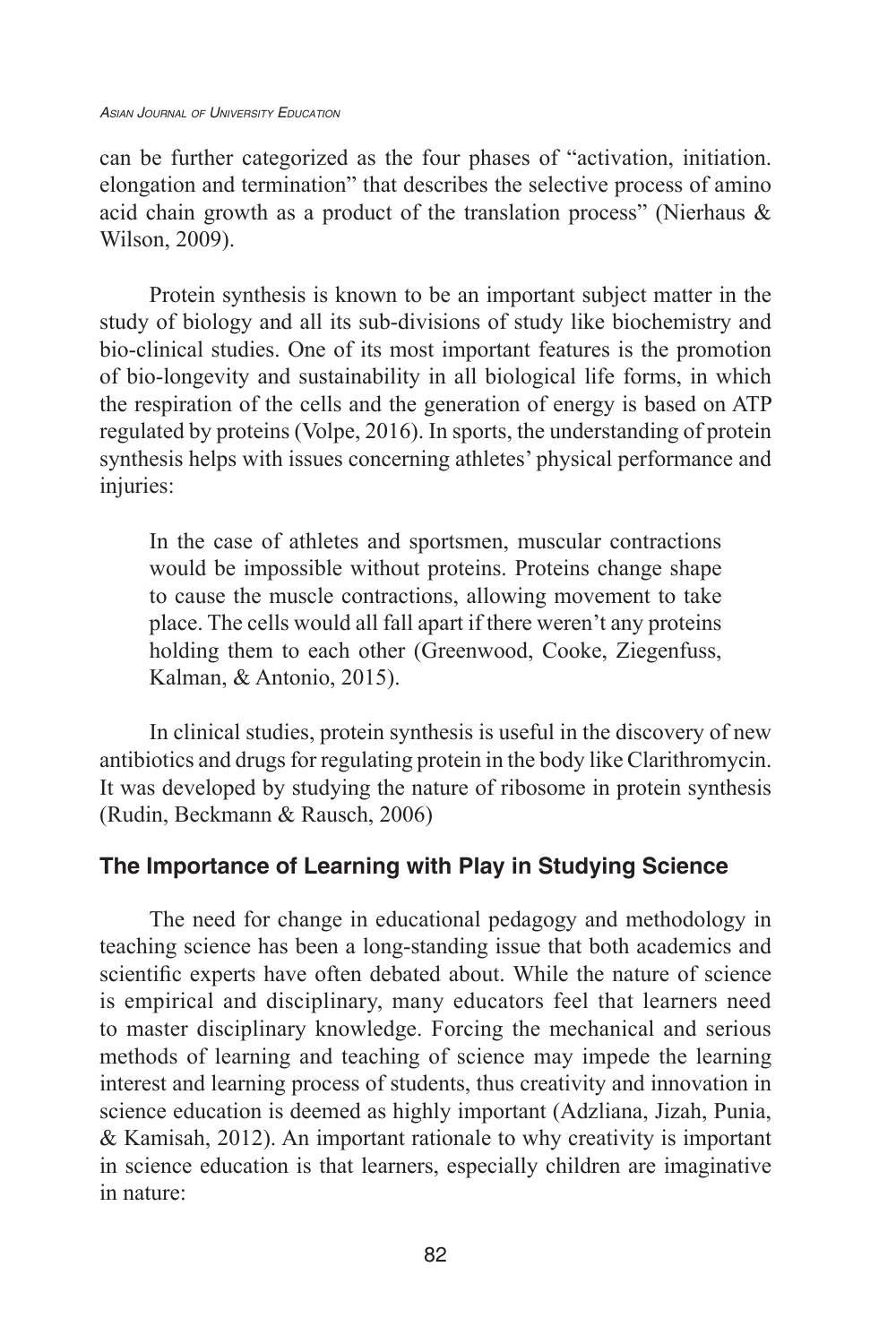Maybe you're already wondering why I'm suggesting you need to set aside creative time for your children or students. Most children are quite imaginative, and develop creative thinking skills just by encountering new things every day. The importance of creativity in education, particularly in the form of arts exposure, is also fairly well accepted (Garret, 2017).

And although we may be able to become more focused and serious as we become adults, adding the element of creativity and fun in the learning of science often allows us to "acquire" the knowledge in an authentic manner, which is more effective and long-lasting than the traditional rote memorization and drilling method of learning (Adzliana, Jizah, Punia & Kamisah, 2012). An interview with Rober DeHann by Jennifer Cutrarro explains the importance of creativity in science education:

Talking with others and teamwork also help with associative thinking — allowing thoughts to wander and freely associating one thing with another — that DeHaan says contributes to creativity. Working on a team, he says, introduces a concept called distributed reasoning. Sometimes called brainstorming, this type of reasoning is spread out and conducted by a group of people. (Cutrraro, 2012)

One of the curves in creativity in science education includes the importance of inducing the learning with play concept. While the meaning of being creative in science education may include the usage of ICT elements, project-based education approach or student-based reflective process, the process is often either very complicated to complete or is not plausible in most schools due to infrastructural constraints (Longshaw, 2009).

In a pilot study by Childhaven and University of California, Berkeley, the lead researcher, stresses that science education is often taken as something very stressful and learning with play eliminates such negativity and facilitate several important elements that would foster meaningful education: "The ingredients of play are precisely the ones that fuel learning: in addition to promoting a state of low anxiety, play provides opportunities for novel experiences, active engagement, and learning from peers and adults." (Harvard University, 2017)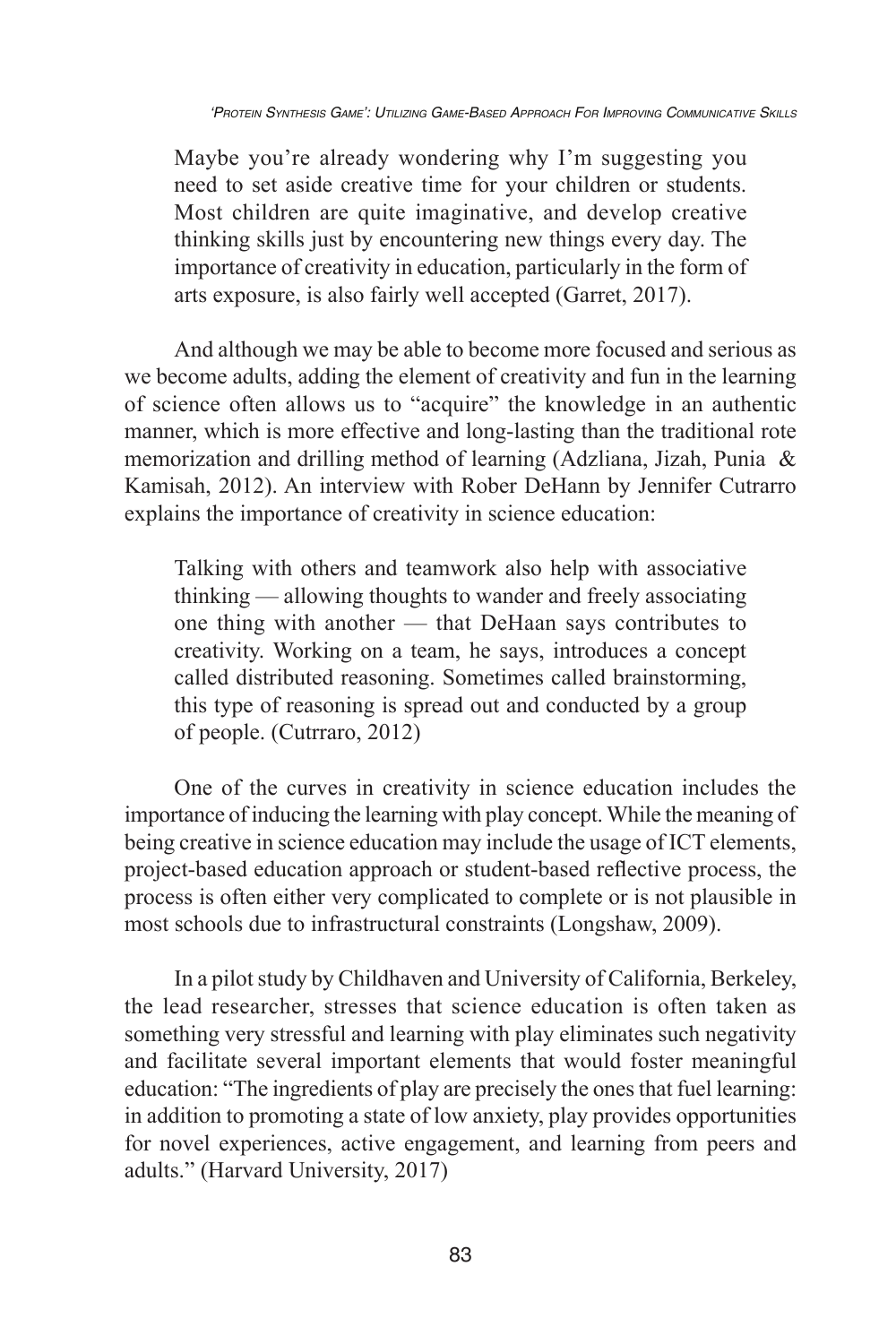#### *Asian Journal of University Education*

 In an effort to heed the call for creativity in science education, particularly in utilizing the element of learning with play, the researchers have developed a game to facilitate the learning of protein synthesis called the Protein Synthesis Game.

### **Protein Synthesis Game**

Protein synthesis game is an educational tool played by a maximum of 2-4 players. Students are required to match the DNA sequence following the transcription and translation processes. The winner of the game is the fastest player who manages to build a correct amino acid sequence.

## **METHOD**

In order to see whether the Protein Synthesis Game is effective in enhancing the learning and teaching process of protein synthesis and facilitating communicative skills in the process, a small-scale study was done to test the game. In the study, 48 students for the Foundation Level (post-SPM) were used as test subjects. These students were enrolled in Foundation in Science at the Centre of Foundation Studies, UiTM, Dengkil and were in their second (final) semester of the programme.

The 48 students were selected from three different classes (intact groups) and in each class, they were divided into two groups; one was introduced to the Protein Synthesis Game as a mean to learn protein synthesis, while the other group, the control group, was asked to study the subject matter using articles and books. The induced/controlled group in each class consisted of only 8 students. The selection of the students was based on Stratified Random Sampling method in which, the ratio of male and female and the academic performance of the students were given consideration. Each group consisted high scoring, middle scoring and low scoring students, and a ratio of 6:4 female to male students, reflecting the bigger population of the class as well as the entirety of the students in the Foundation in Science programme.

The research began with the pre-test given to all test subjects, both in the induced and controlled categories. The Pre-Test consisted of 3 structured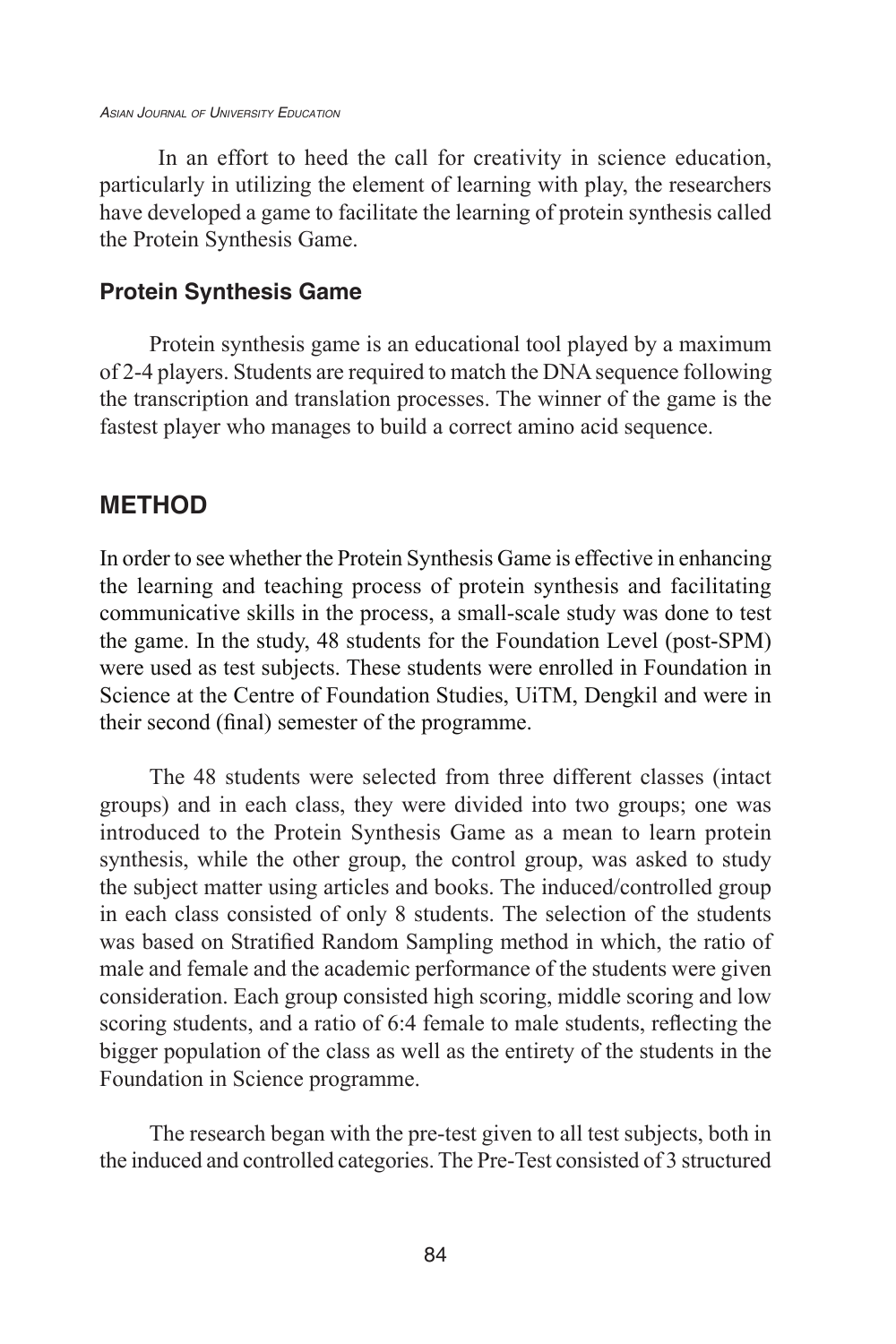questions that covered five learning objectives identified to be significant to the subject matter. The Pre-Test was administered during the same period and location to ensure no impending variables emerge from the physical administration of the test.

Upon completing the Pre-Test, the students were taken into the experimentation stage. Each of the induced group was given a session of 40 minutes to play with Protein Synthesis Game. Once a round was completed, the players would change place. During the administration of the session, the students' activities were recorded with a video camera. Similarly, the controlled groups were also given forty minutes but instead of playing the Protein Synthesis Game, they would read the protein synthesis chapters of their textbooks. Both groups were not given any other directions like asking them to give their opinions. These sessions were done once a week in an incubation period of two weeks.

Once the incubation period was over, the test subjects were given a Post-Test to see whether there would be any significant difference in their performance. At the end of the study, all test subjects were given a questionnaire to reflect upon the process of learning protein synthesis based on their own different experiences. In terms of communication, four constructs were asked and observed which included:

- 1. Students' ability to be engaged in active listening.
- 2. Students' comfort to speak and express their opinion freely.
- 3. Students' use of non-verbal communication.
- 4. Students' ability to react to other students' opinion with ideas and thoughts.

# **RESULTS AND DISCUSSION**

In terms of communicative skills, the students in both induced and controlled groups exhibited different reactions and levels of efficacy. When referring to the questionnaire, there is not much difference in terms of the students' self-efficacy in evaluating their own competence in communicative skills in the process of learning protein synthesis. The induced group registered an overall mean of 4.052 (at 81% percentile significance) on a Likert Scale of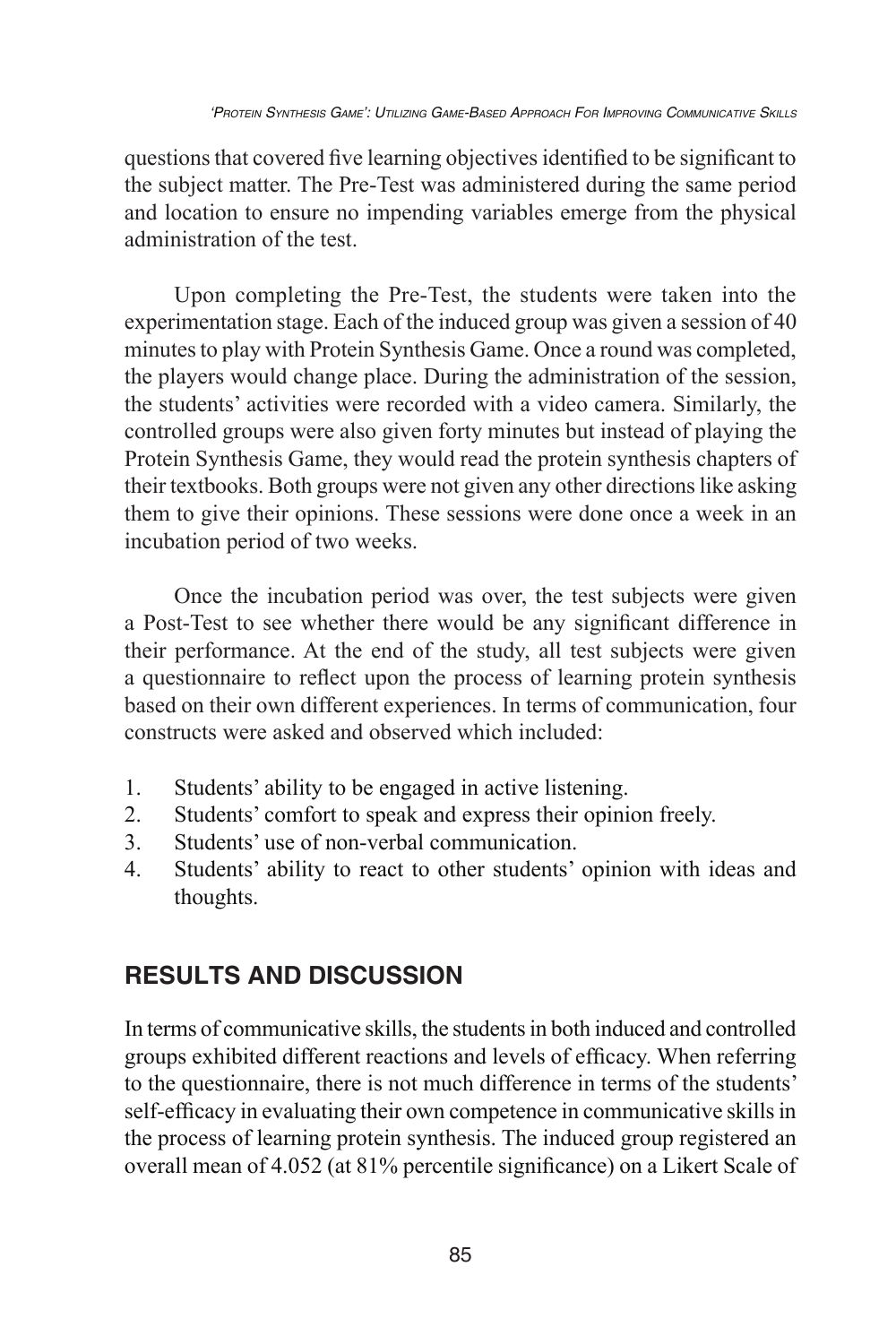1-5 with 1 being the lowest and 5 being the highest. Similarly, the controlled group registered an overall mean of 3.98 (at 70% percentile significance), a slightly lower reading.

The difference however is minimal and insignificant. The questionnaire seemed to point out that most of the students, both within the controlled and induced groups, have very high efficacy in seeing themselves as having high level of communicative abilities in the process of learning protein synthesis. Table 1 below illustrates the analysis of the questionnaire based on each item (variables) while Table 2 presents the analysis of the questionnaire based on overall readings.

|                                                             | Total | Max Min |               | Med            | Average | %   |
|-------------------------------------------------------------|-------|---------|---------------|----------------|---------|-----|
| <b>Induced Group</b>                                        |       |         |               |                |         |     |
| Active Listening                                            | 104   | 5       | 3             | 4              | 4.333   | 87% |
| Speaking and Expressing Opinion<br>Freely                   | 99    | 5       | 2             | 4              | 4.125   | 83% |
| Non-Verbal Communication<br>Engagement                      | 92    | 5       | 2             | $\overline{4}$ | 3.833   | 77% |
| Reacting to Others' Opinion with<br>Worthy Ideas & Thoughts | 94    | 5       | 3             | 4              | 3.917   | 78% |
| <b>Controlled Group</b>                                     |       |         |               |                |         |     |
| Active Listening                                            | 102   | 5       | 3             | 4              | 4.25    | 85% |
| Speaking and Expressing Opinion<br>Freely                   | 97    | 5       | 3             | 4              | 4.042   | 81% |
| Non-Verbal Communication<br>Engagement                      | 92    | 5       | 2             | 4              | 3.833   | 77% |
| Reacting to Others' Opinion with<br>Worthy Ideas & Thoughts | 92    | 5       | $\mathcal{P}$ | 4              | 3.833   | 77% |

**Table 1: Data Analysis of Questionnaire (Communicative Based Elements Section) for Each Item (Variable)**

Note: Percentile is based on total scores deviation. Total Scores is accumulated values on a scale of 1-5 for each item based on the test subjects' responses.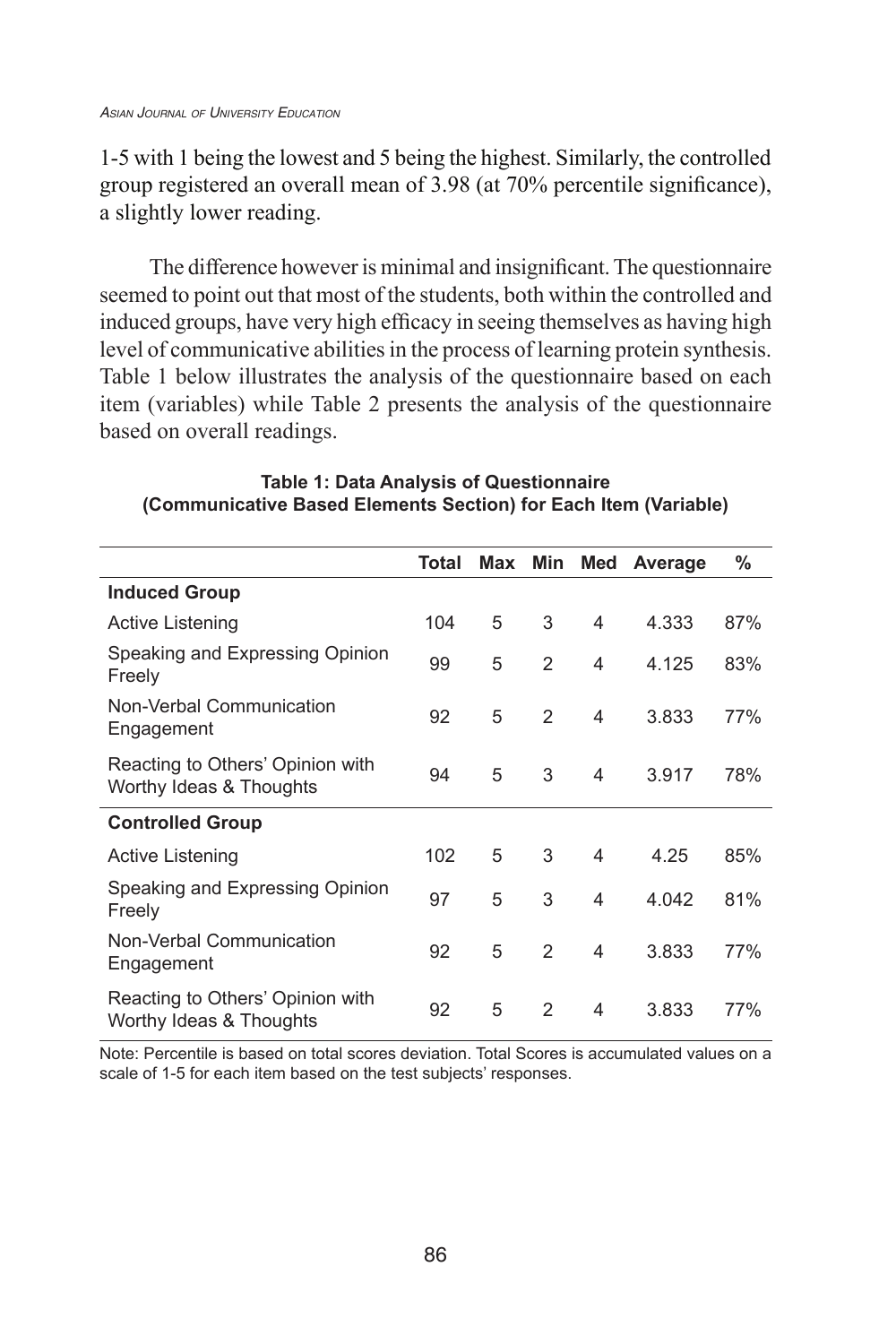|                                                     | Total | Average | %   |
|-----------------------------------------------------|-------|---------|-----|
| Induced Group Overall Communicative Marks           | 389   | 4.052   | 81% |
| <b>Controlled Group Overall Communicative Marks</b> | 383   | 3.99    | 80% |

#### **Table 2: Overall Data Analysis of Questionnaire (Communicative Based Elements Section)**

Note: Percentile is based on total scores deviation of all items. Total Scores is accumulated values on a scale of 1-5 for all items across all four variables based on the test subjects' responses.

While the students' self-efficacy is high across both groups of controlled and induced groups, the observation done based on the sessions and reviewing of the sessions using the recorded videos showed clear and obvious differences in communicative skills. Based on the observations, the induced group registered an overall mean of 4.167 (at 83% percentile significance) in a Likert Scale of 1-5 with 1 being the lowest and 5 being the highest. On the other hand, the controlled group registered an overall mean of only 2.0 (at 40% percentile significance), a significantly lower reading. An even more important observation is that for the four communicative skills constructs, construct 1 (Active Listening), construct 2 (Speaking and Expressing Opinion Freely) and construct 4 (Reacting to Others' Opinion with Worthy Ideas & Thoughts), the induced groups registered some overwhelmingly high readings. All three constructs registered the mean score of 4.67 (at 93% percentile significance); 4.67 (at 93% percentile significance); and 4.33 (at 87% percentile significance) respectively, indicating that if the third variable (Non-Verbal Communication Engagement) was excluded, the total reading of the Communicative Skills in learning Protein Synthesis by the Induced Groups would have been a lot higher. The observation therefore concludes that based on observable behavioral attributes, the induced groups is more superior in terms of communicative skills in learning protein synthesis as compared to the controlled group. Table 3 below illustrates the analysis of the observations based on each item (variables) while Table 4 presets the analysis of the observations based on overall readings.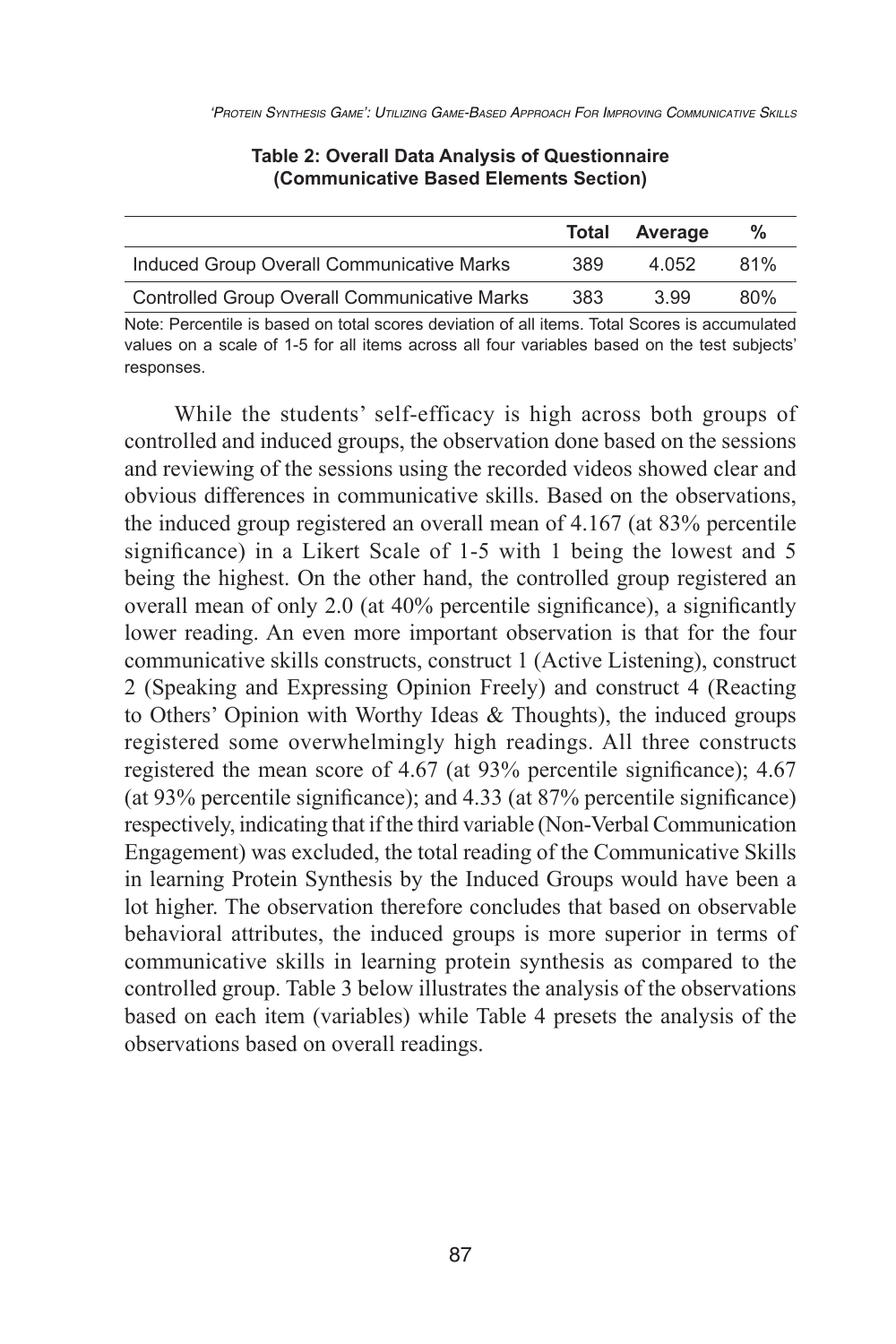|                                                             | Total | Max | Min            | Med | Average | %   |
|-------------------------------------------------------------|-------|-----|----------------|-----|---------|-----|
| <b>Induced Group</b>                                        |       |     |                |     |         |     |
| Active Listening                                            | 112   | 5   | 4              | 5   | 4.67    | 93% |
| Speaking and Expressing Opinion<br>Freely                   | 112   | 5   | $\overline{4}$ | 5   | 4.67    | 93% |
| Non-Verbal Communication<br>Engagement                      | 74    | 5   | 1              | 3   | 3.0     | 60% |
| Reacting to Others' Opinion with<br>Worthy Ideas & Thoughts | 104   | 5   | 3              | 5   | 4.33    | 87% |
| <b>Controlled Group</b>                                     |       |     |                |     |         |     |
| <b>Active Listening</b>                                     | 48    | 4   | 1              | 1   | 2.0     | 40% |
| Speaking and Expressing Opinion<br>Freely                   | 56    | 4   | 1              | 2   | 2.333   | 47% |
| Non-Verbal Communication<br>Engagement                      | 48    | 3   | $\mathbf{1}$   | 2   | 2.0     | 40% |
| Reacting to Others' Opinion with<br>Worthy Ideas & Thoughts | 40    | 3   | 1              | 1   | 1.0     | 33% |

#### **Table 3: Data Analysis of Observations (Communicative Based Elements Section) for Each Item (Variable)**

Note: Percentile is based on total scores deviation. Total Scores is accumulated values on a scale of 1-5 for each item based on the test subjects' responses.

#### **Table 4: Overall Data Analysis of Observations (Communicative Based Elements Section)**

|                                                     | Total | Average | %   |
|-----------------------------------------------------|-------|---------|-----|
| Induced Group Overall Communicative Marks           | 400   | 4.167   | 83% |
| <b>Controlled Group Overall Communicative Marks</b> | 192   | 2 O     | 40% |

Note: Percentile is based on total scores deviation of all items. Total Scores is accumulated values on a scale of 1-5 for all items across all four variables based on the test subjects' responses.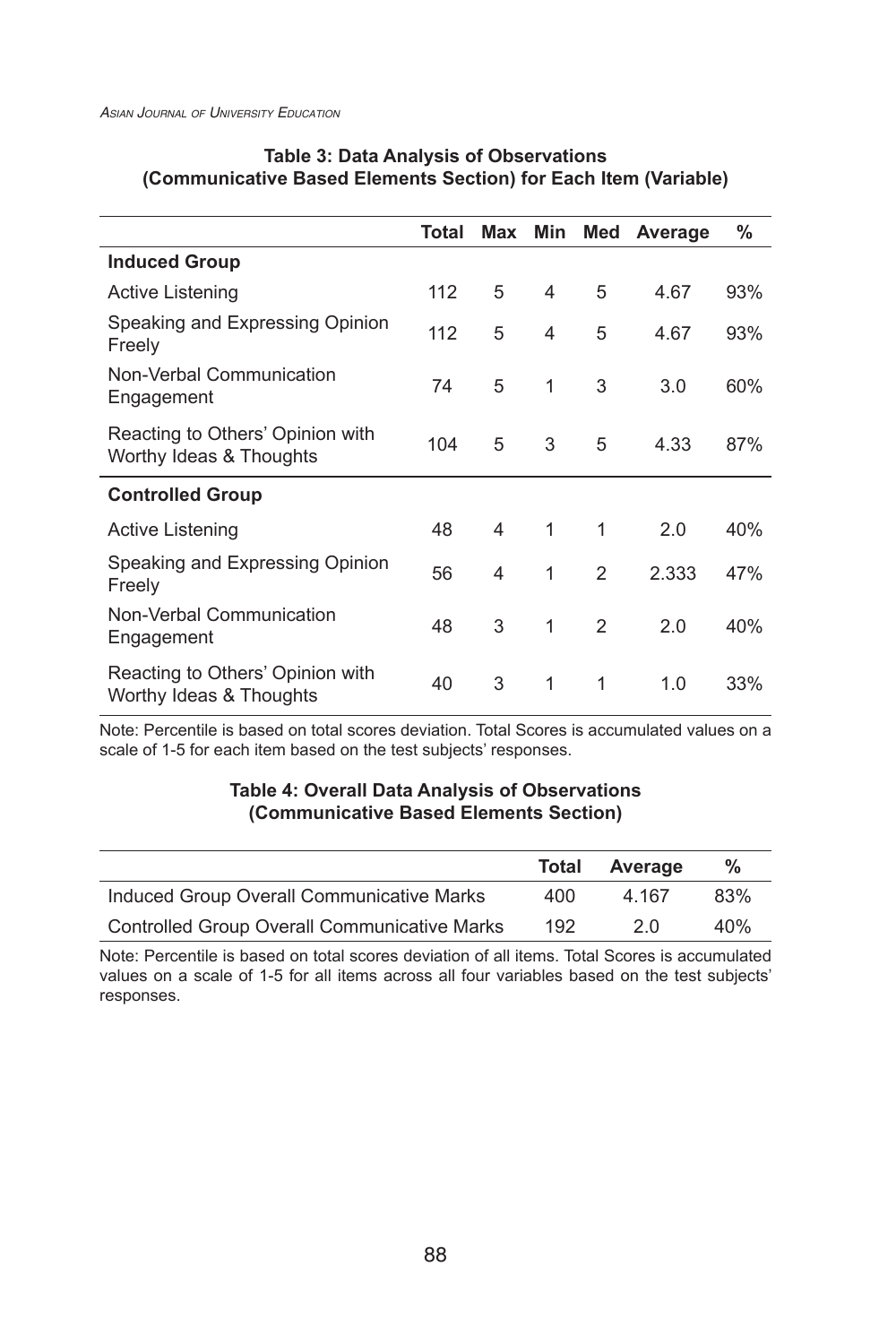# **CONCLUSION**

Based on the findings, it can be concluded the Protein Synthesis Game was able to improve students' communicative skills in the discovery process during the lessons. They were observed to initiate dynamic and colorful discussions with one another, engaged in troubleshooting and problem solving discussions to why they had lost the game (if they had lost the game). They also exhibit a strong tendency to voice out opinions and ideas related to Protein Synthesis. This reflects students' self-efficacy where they are able to communicate their ideas and evaluate their worthiness. The Protein Synthesis Game provides a platform for the communication to take place, and simultaneously learn the content of the Biology lesson in a fun and meaningful way. The study indicated that instructors could infuse games as learning tools, and in environment where there is no access to digital technology, a simply card game could stimulate their learning experiences.

# **REFERENCES**

- Adzliana Mohd Daud, Jizah Omar, Punia Turiman, & Kamisah Osman. (2012). Creativity in Science Education. *Procedia - Social and Behavioral Sciences, 59*, 467-474.
- Cutrraro, J. (2012). How Creativity Powers Science. *Science News for Students*. Retrieved May 3, 2017, from https://www. sciencenewsforstudents.org/article/how-creativity-powers-science
- Garret, B. (2017). *Making Time for Creativity is Crucial for Kids*. Retrieved from Huffington Post: http://www.huffingtonpost.com/entry/makingtime-for-creativity-is-crucial-for-kids\_us\_590fba5fe4b046ea176aecb4
- Greenwood, M., Cooke, M. B., Ziegenfuss, T., Kalman, D. S., & Antonio, J. (2015). *Nutritional Supplements in Sports and Exercise.* Heidelberg: Springer.
- Hancock, L. (2011). *Why are Finland's Schools Successful?* Retrieved from Smithsonian.com: http://www.smithsonianmag.com/innovation/ why-are-finlands-schools-successful-49859555/